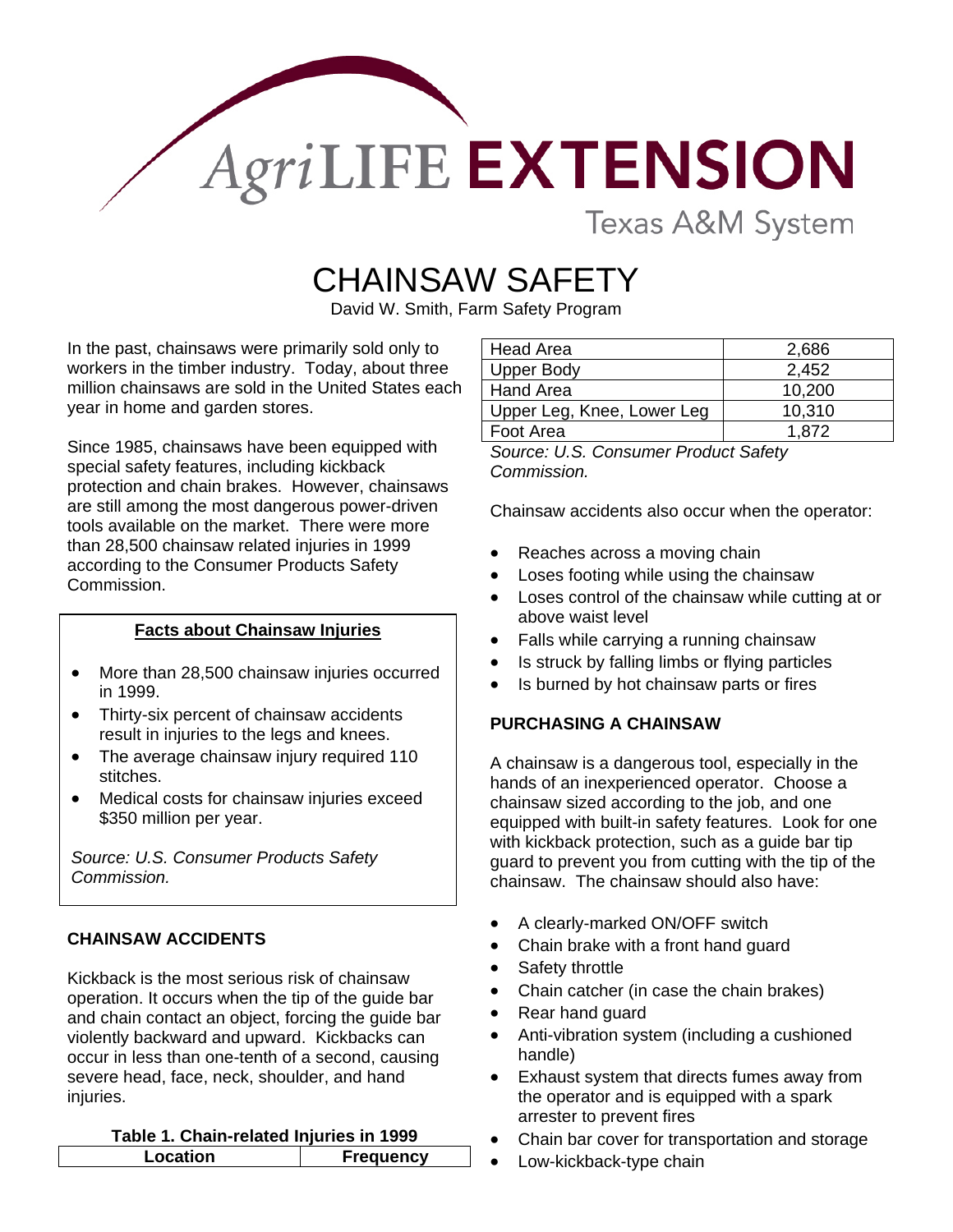- Bumper guard to protect the motor housing
- Tool kit for corrective and preventative maintenance.

# **OPERATOR SAFETY**

Using a chainsaw is physically demanding and requires concentration and attention to your surroundings. Learning how to start, transport, cut, and maintain a chainsaw is essential for personal safety. Wear the right personal protection equipment, check your surroundings, and anticipate what will happen when trees and limbs are cut down. Establish an escape route from falling timber. Maintain a sharp chain and kickback guard.

#### Personal Protective Equipment

More than 80 percent of all chainsaw accidents injure the hands, legs, knees and feet. Dress with the appropriate protection to significantly reduce the risk of injury. For maximum protection, wear cuffless pants and long-sleeve shirts, steel-toe boots with non-slip soles, fitted gloves, a hardhat, eye protection, and hearing protection. Safety chaps made of ballistic nylon or Kevlar are designed to slow or stop the chain if it strikes your leg.

## Starting a Chainsaw

Many accidents occur from unsafe starting practices. To start a chainsaw safely, place the chainsaw on a level surface. Make sure the chain is clear of debris. Apply the chain brake. Hold the rear handle down with the right foot and secure the front handle with the left hand. Pull the starter core with the right hand.

Never "drop-start" a chainsaw (i.e., hold onto the starter cord with the right hand while forcing the chainsaw towards the ground). This is extremely dangerous to you and to others in the vicinity.

## **Maintenance**

One aspect of chainsaw safety is to check that it is in good condition. Before and after using the chainsaw, check the saw for loose, damaged, or broken parts. Check the chain bar for dents, warps, and other damage. Make sure the chain is sharp and set at the proper tension, and check the condition of guards and shields. Test the chain brake periodically, and make sure the chain does not move at idle speed.

# Preparation for Work

Before starting work, remove any broken or dead limbs that could fall from the tree. Watch for trees with tension that could spring when cut. Clear any underbrush from around the tree that might be struck by the chainsaw and cause it to kick back. Make sure there are no bystanders, animals, cars, buildings, or power lines that may be struck by the falling tree. Clear an escape path 45 degrees to the rear of the tree fall line. Locate the best direction for the tree to fall, and plan your cut accordingly.

Rain, snow, or high wind conditions increase the risk of accidents. Rain results in poor footing. Snow may accumulate in the trees and make it difficult to locate the tree's center of gravity. Trees with thick canopies can be redirected by high winds.

# Felling, Limbing and Bucking









Many chainsaw accidents can be avoided using safe felling, limbing, and bucking techniques. *Felling* is the act of cutting down trees. *Limbing* is the act of removing limbs from the ma in trunk. *Bucking* is the act of cutting felled trees into smaller pieces for remov al and transp ort.

fall. Small trees less than six inches caliper (diameter) may be cut all the way through with one cut. However, larger trees should be cut using a front-cut and back-cut to establish a notch and hinge to control the tree's line of

Humboldt, and open face, are the need to stay near the tree bar. This will increase the risk of kickback injury. Three common cutting patterns, *Conventional,*  shown here. These techniques will greatly reduce to physically guide the direction of the fall. Do not try to cut down a tree with caliper greater than the length of the chainsaw guide